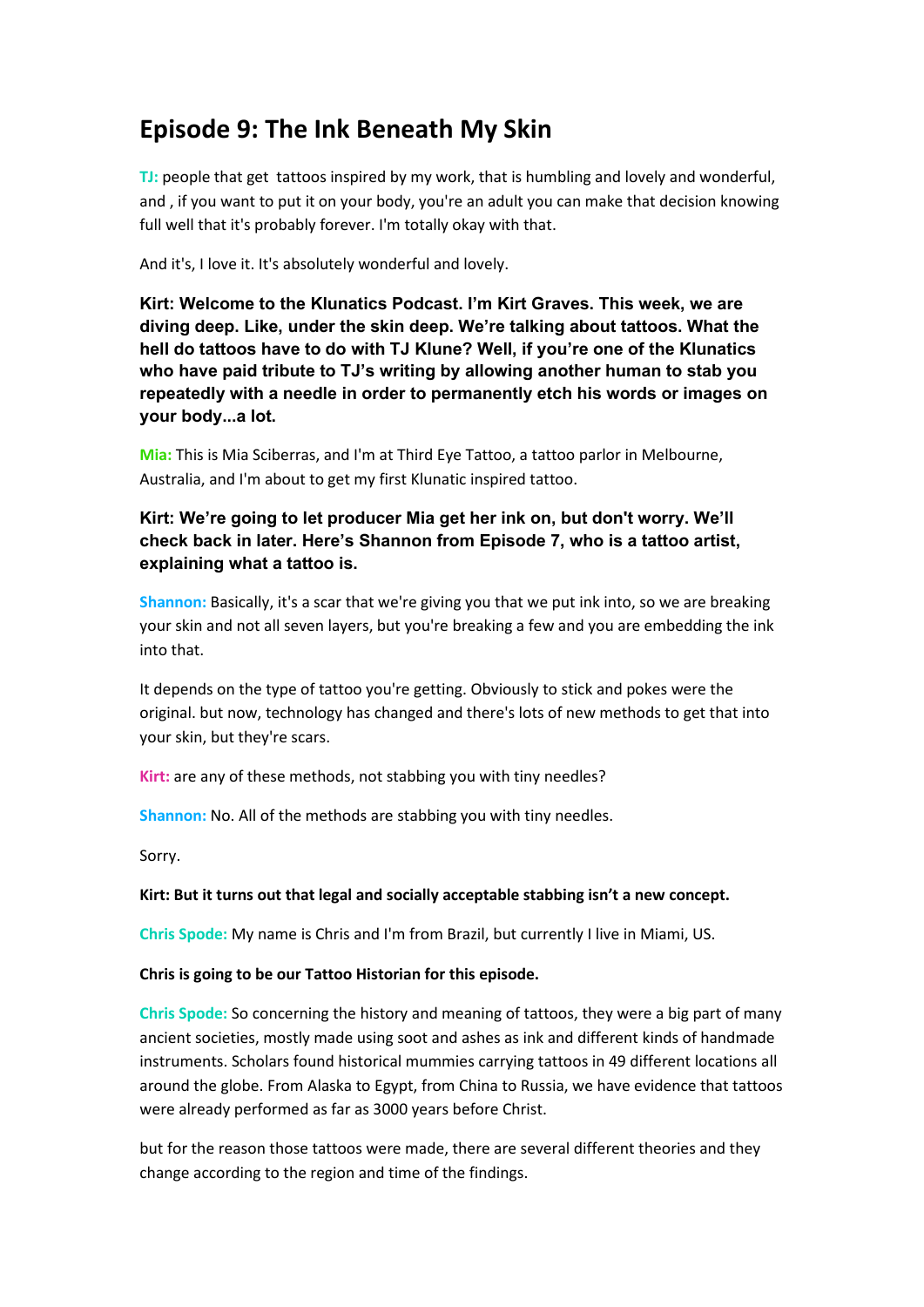**Kirt: Chris told me that in Asia, tattoos were considered evil, because literature from the time only depicts the bad guys as having tattoos. Conversely, in Egypt, tattoos served a more decorative and ceremonial purpose.**

**Chris Spode:** A particular study shows, even that tattoos in ancient Egypt were used as a medical treatment reserved for women only. Made mostly with bronze needles used as a carving instrument, only in 300 before Christ is that tattoos started to be also performed in Egyptian man.

### **Kirt: In other words, Egyptian women were badasses.**

**Shannon:** did you know that in, Vietnamese culture, , the rite of passage for a girl, when she turns 13 that their makeup is tattooed?

### **Kirt:** No.

**Shannon:** Yeah. So, depending on where you are and where you're from, tattoos generally change. why they came about, how they are, like Polynesian culture, it's mandatory for the woman to have tattoos, but it's optional for the men.

### **Kirt: Correction. All women are badasses.**

**Shannon:** but really when you get down to it, traditionally tattoos are a journey. They're your story. So whether your history was marking those, milestones in your life. whether it was that rite of passage as you're growing into adulthood, whether it was whatever reasoning behind it, all of it is to tell a story.

So when you're sitting down with your grandkids and they point to a spot on your body. You could tell them where you were, at what point in your life you were, what you were thinking, what you were going through. , it's a visual memory. and like scent memories this is one that's built from pain.

So you absolutely will remember where you were, what you were doing, and who you were at that point in time when you got that tattoo. So really, it's whether it was a status symbol or a rite of passage. Tattoos are your story. It's your journey. It's just a visual representation of your journey.

**Melanie:** Hi, my name's Melanie, and I'm from Germany.

### **Kirt: Melanie has three TJ Klune inspired tattoos.**

**Melanie:** So the first one was, Ox's eyes. it's, my, all left forearm and it looks like, like claws opened up my skin and , the eyes, show up beneath it.

It's not exactly a black wolf so it's black and gray. in the inside of my left forearm, I have, the blue feather for Cal, and it spans from my wrist to my elbow, and it's just, the feather that's with a lot of blue shades, and it looks pretty real.

My mom loves it.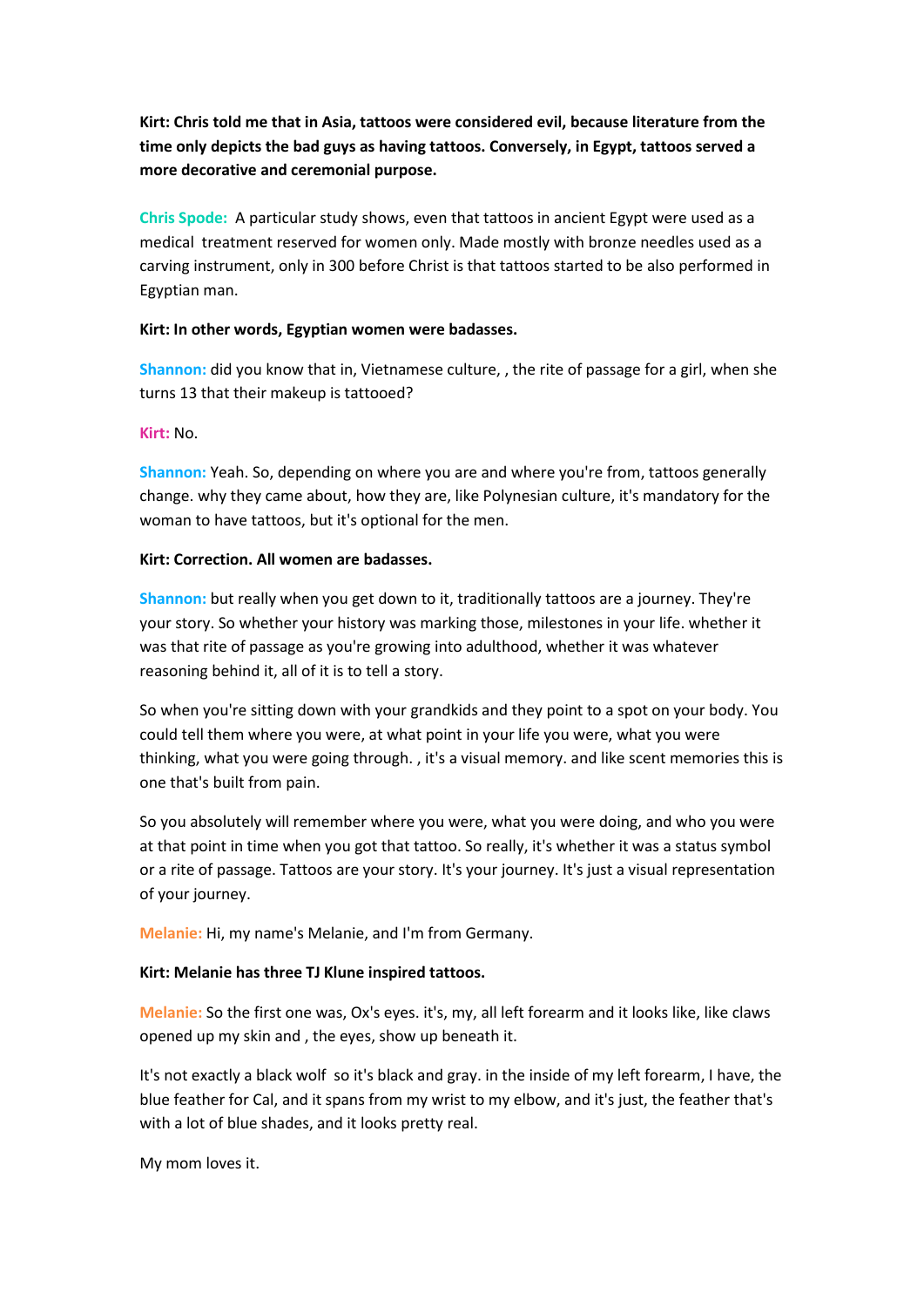**Kirt:** I love that. what color are Ox's eyes in the first tattoo?

**Melanie:** They are red.

**Kirt:** Okay.

**Melanie:** Of course he had to change the color.

**Kirt:** I was just thinking that.

I was like, Hm, I wonder.

**Melanie:** Yeah, but I will not change it, I like it as it is.

**Kirt:** Yeah, absolutely.

**Kirt: For podcast narrative purposes, I'm going to save the reveal of Melanie's third tattoo until later. In the meantime, let's hear about some more tattoos. Here's James, who met in Episode 6.**

**James:** It's a, it's a quote from Tales from Virginia. "when I look upon these stars, there's nothing I wish for more than you". So from the end of the book. yeah, I just kind of always, I was wanting to get a tattoo and it's kind of, and I thought, why not get a quote from the book, like, it's like a book that means a lot. It means a lot to me.

**Dene:** Hi. My name is Dene Young and I'm from Colorado. Um, so my first tattoo is almost completed. I got the dragon from A Wish Upon The Stars, the star dragon. So it's kind of like a connect the dots when you look at it. Tattoo. I drew it myself, so I'm real proud of it. But, when you look at it, it's a galaxy in the background.

So outside of the dragon, there's purples and pinks and oranges, and they're swirling together around it, and there's little stars. But the main focus is the star dragon, and it's a huge piece that covers my whole thigh. So it starts at the top of the Dragon's head and it's more like where his eye is, and that's the biggest star on the piece.

And then slowly, if you connect each of the little stars together. It forms into this big, huge dragon, but just takes up my whole thigh. He's colored in greens and blues and purples. My second tattoo, I have artists who sketch it out for me. It's some Joe and ox from Wolf song. It's a yin and yang of the two wolves following after each other, and each of the middle of the wolves are the red eyes of the alpha.

**Kirt:** I was about to say, if you only got a Lightning Struck Heart tattoo after finding TJ through Green Creek, I was going to be like, what's up with that?

**Dene:** So that one I haven't gotten yet, but almost, so my other one's almost done, but they closed down all the tattoo places out here, so I'm not able to finish it yet.

**Kirt: Here's Amy, who we also met in Episode 6, describing her two Klunatic tattoos.**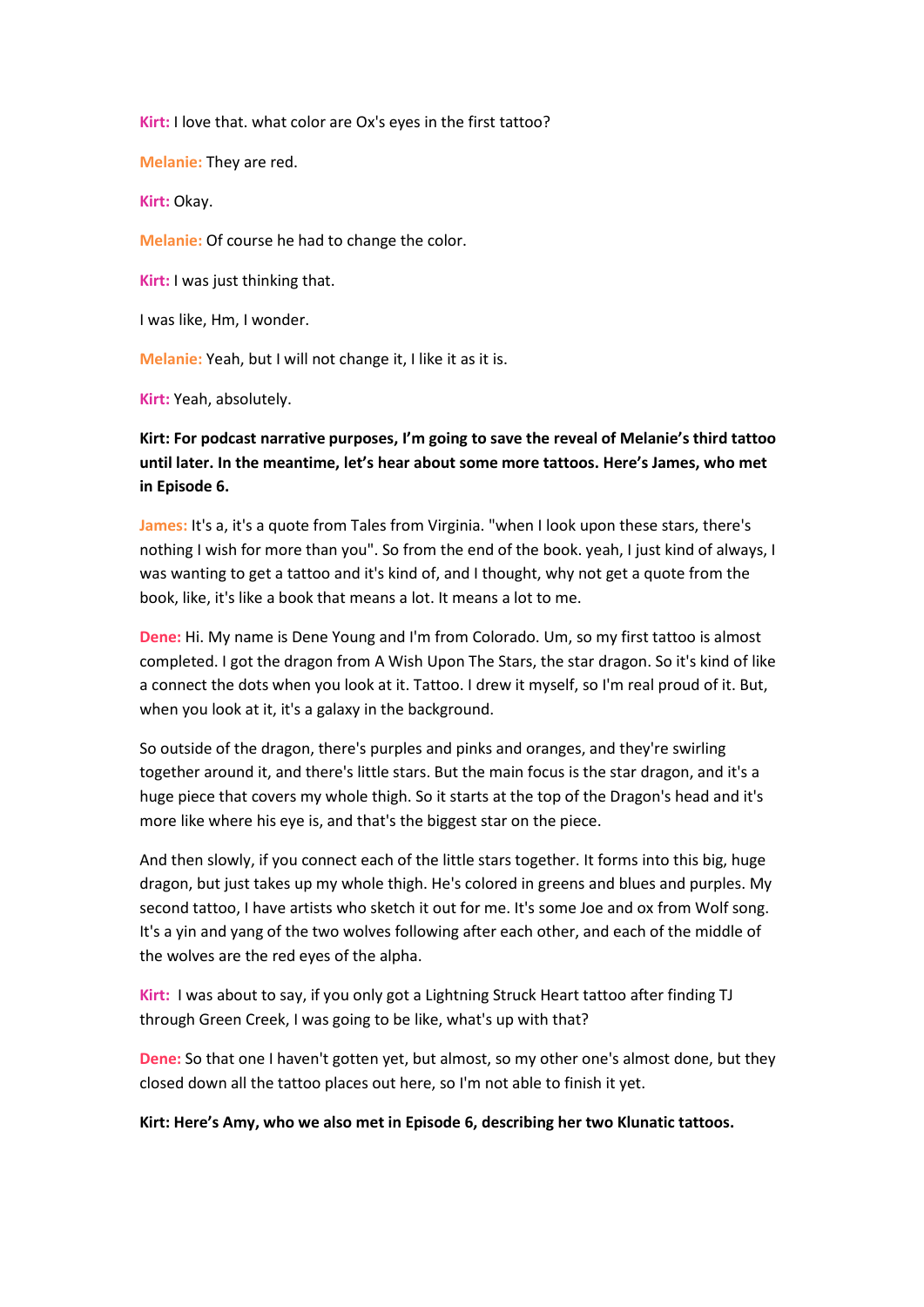**Amy:** They are both from How to Be a Normal Person, because that is the book of my heart. the first one I got, I actually got it. I'd been planning it, it's my very first tattoo and I had been planning it for a bit.

And then one day I had gone to therapy and I was like, today is the day. And I just stopped at the tattoo parlor and I got a tattoo on my arm that says, "today is going to be an okay day"

And then my other one is, I got it at the Klunatics event in October.

And so it says, "abnormal and weird and strange". And I also got that, that's also from How to Be a Normal Person.

**Kirt:** What was that day like? is that from Shannon or did you guys go to somebody who was doing them?

**Amy:** Shannon did it. And that was amazing, and it took two hours and 45 minutes. It was a long time, but it was such a great experience to be with the Klunatics and get something that has to do with the Klunatics.

**Shannon:** Oh my Klunatics, gods how I love you. Each tattoo that I've done so far on Klunatics has been personal to them for a different reason.

And I loved all of that. being able to get to tattoo them and do this thing for them. but TJ is what brought us all together. So, being able to experience that, that love for TJ and our love for each other, and the trust that they were showing in getting these tattoos was everything I could have asked for and more.

I'm so, so very grateful, for TJ, for writing all the books that he has because it's, it's brought me to my found family and I could not be more grateful.

**Amy:** And that book means so much to me. And having that on my skin like forever is just. I've always wanted a tattoo and I never got one. And , when I came up with these, I'm like, these I can live with forever because they, they are a part of me already.

**Kirt:** I think that's the best expression for a tattoo. Just putting something on the outside that's already on the inside.

and I'm happy to hear that your next one will be Green Creek?

**Amy:** Yes.

Yes, no. Well it is. I want it. I want to have pack, pack, pack, and I want to have, a raven and some roses. And I also want to have Theodore, the Wyvern from the House in the Cerulean Sea, I'm actually planning, I, Shannon and I are going to get together and we're going to plan a whole, I'm going to have a Klune sleeve is basically my goal.

**Kirt:** Well, that'll be amazing.

**Amy:** I know, I'm so excited. And then maybe I'll put on my other arm. I'll put something to do with my kids .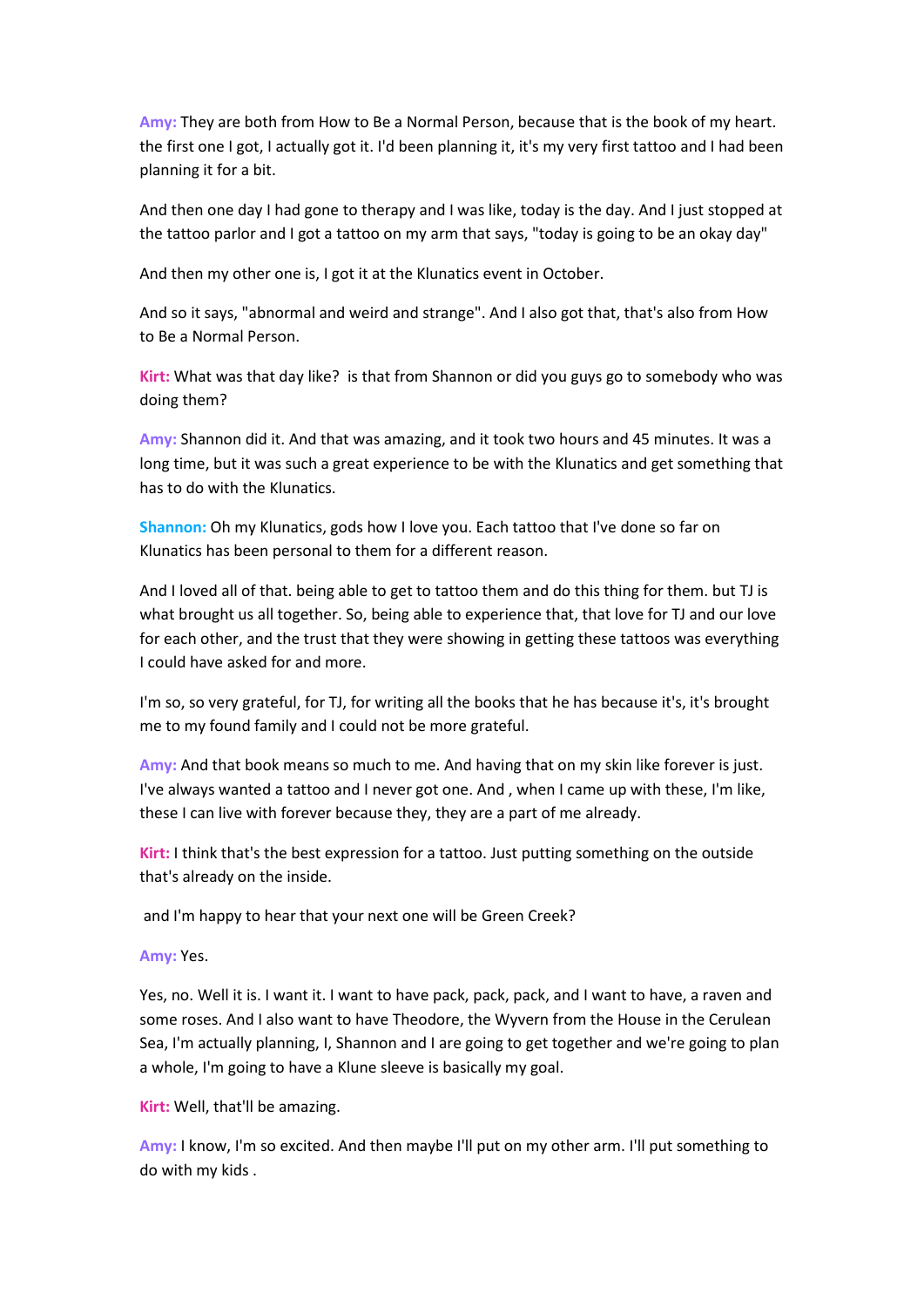**Kirt:** Yeah. If they deserve it. How many books have they written?

**Amy:** none. And they don't even like TJ Klune books.

**Kirt:** I don't know that they've earned a tattoo yet.

And I only feel a little bit bad about peer pressuring you about Green Creek.

**Amy:** No, but it really is part of my, it's part of the future.

**Kirt:** Okay, good.

**Chris Spode:** We have a great example in Samoa, a beautiful island in the South Pacific considered the place that originated several kinds of ritualistic tattoos. We have records of tattoos being performed as an important part of the Samoan traditions for over 2000 years.

It's even believed that the English word tattoo originated from the Samoan word "tatau". Using ancient tools made from turtle shells and boar's teeth, the tradition of giving and receiving tattoos by hand in Samoa is a legacy passed from fathers to sons, and most of the time involved rituals that could take weeks to be completed.

Little has changed in this traditions, and perhaps the most notable thing to Samoan culture is the high praise that tattoos hold and the noble meaning behind it. Tattooing ceremonies are usually held to mark a younger chief's ascension to a leadership role in society, representing their dedication and commitment to their culture and as a symbol of great endurance.

Since the tattooing process can actually be extremely painful and can take weeks.

#### **Kirt: So If these things are so painful why do we do it?**

**Kirt:** So in your experience what are you finding are the most common inspirations for tattoos?

And do people use book stuff a lot?

**Shannon:** Yeah. I would say the two, most, the two most common now tattoos that I've been doing would be for loss, I do a lot of memorial pieces a lot, and I don't know if you knew this, but you can actually, ashes are sterile, so you can actually make ashes in with the ink.

whether it be human or animal remains. but tattoos for loss, a person that's left your life. So a lot of memorial pieces and fandoms. Lots of fandoms. So, yes, books, movies, TV shows, comic books, things from your childhood, lots of nostalgia. But I would say those are the two most common, things because either people like it visually.

it had some, emotional impact on their life. And stories do that. You read a book and it just changes you and it stays with you. they want to express that in a visual medium.

**Kirt:** You lost me on animal remains, but okay.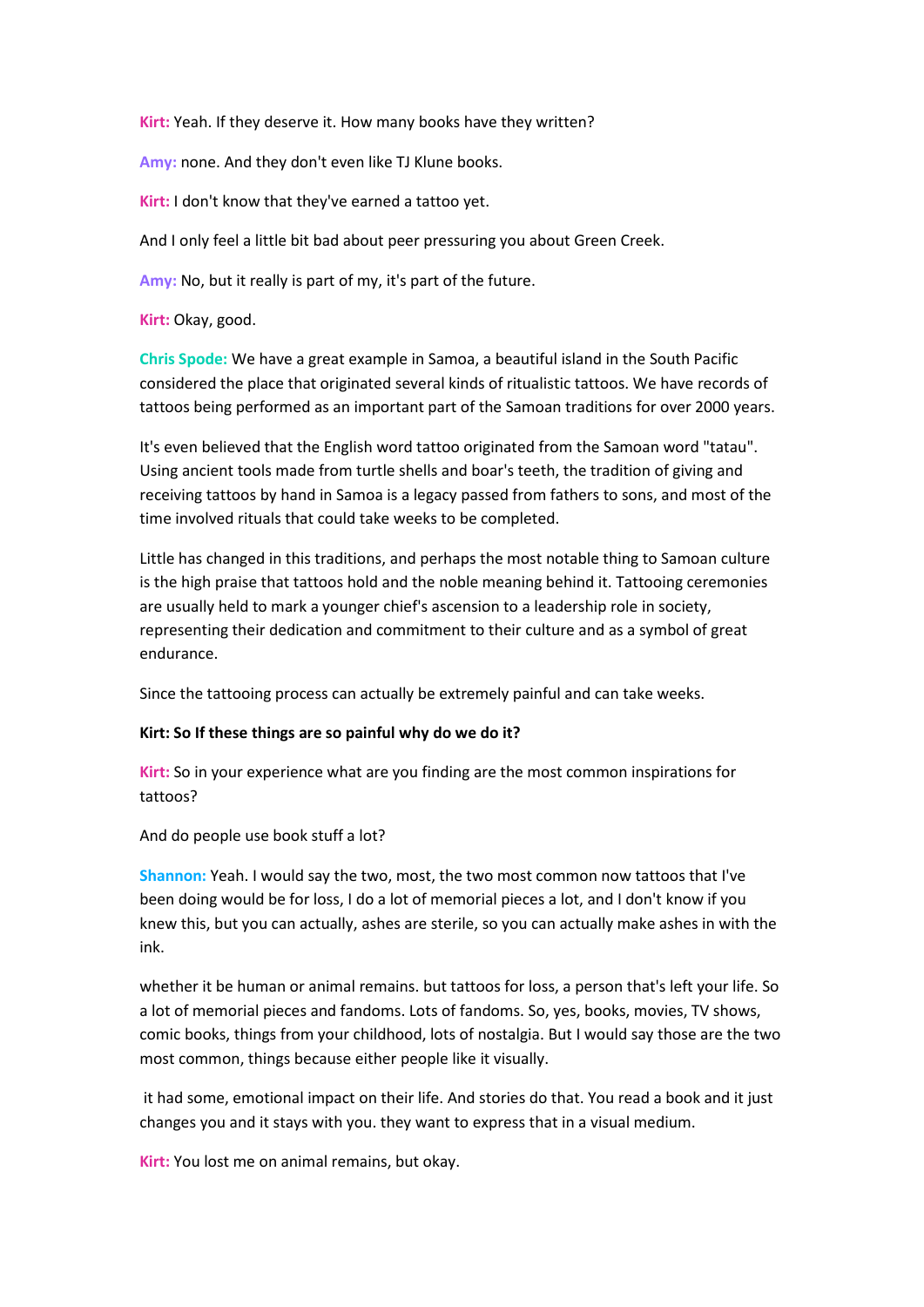**Shannon:** Hey, okay, so I rescue snakes. It's a weird thing that happens.

I had a rescue that I, I finally had to have him put down, because of lots of medical reasons, I was just crushed.

I was heartbroken.

So when I found out that we could use the remains in the tattoo, I was so excited because I always wanted to get a tattoo for him. So I'm 100% gonna mix his remains in with ink when I do it, I'm going to do it on myself.

**Kirt:** Great, great for you. Not a thing I'm going to be doing.

# **Kirt: By now you're probably wondering, does TJ have any tattoos? The answer is yes. And now you're trying to picture where they are. And now it just got awkward because you pictured something naughty, didn't you?**

**TJ:** I have three. I have the Legend of Zelda triforce on my wrist because one, I'm an uber nerd and two, that was a video game that I played with my father. Oh, I remember that distinctly.

It was a game that we played together before he passed away. The very first Legend of Zelda game. We played that on Nintendo. And, he died when I was five years old. And I have two very clear distinct memories of him. One is playing Legend of Zelda and two is him taking me to a park, getting on a merry go round, and I'm sitting in his lap with a milkshake, and I take a drink of it and I get my very first brain freeze.

That those are two very clear memories I have of him. So getting the tattoo of the Legend of Zelda is my little way of honoring him.

And then I also, on my left forearm, I have the words, "let's go", which war in honor of Eric Arvin before he passed away.

But my very first tattoo is such a cliche and it's stupid. I was 18 years old and I thought I was hot shit and fuck society, I don't need any of that. So what does an 18 year old queer guy do when he's on a road trip with his friends in California and sees a, a vendor tattoo set up on the boardwalk with Kanji symbols behind him, you get a Kanji symbol on your arm that says

# **Kirt: I'm doing that thing again where I build anticipation by withholding information. It's annoying right? OK, fine, here's the rest:**

**TJ:** so what does an 18 year old queer guy do when he's on a road trip with his friends in California and sees a, a vendor tattoo set up on the boardwalk with Kanji symbols behind him, you get a Kanji symbol on your arm that says "dream".

So So those are my tattoos.

**Kirt: And since I'm revealing things over here, here's Melanie describing her third tattoo.**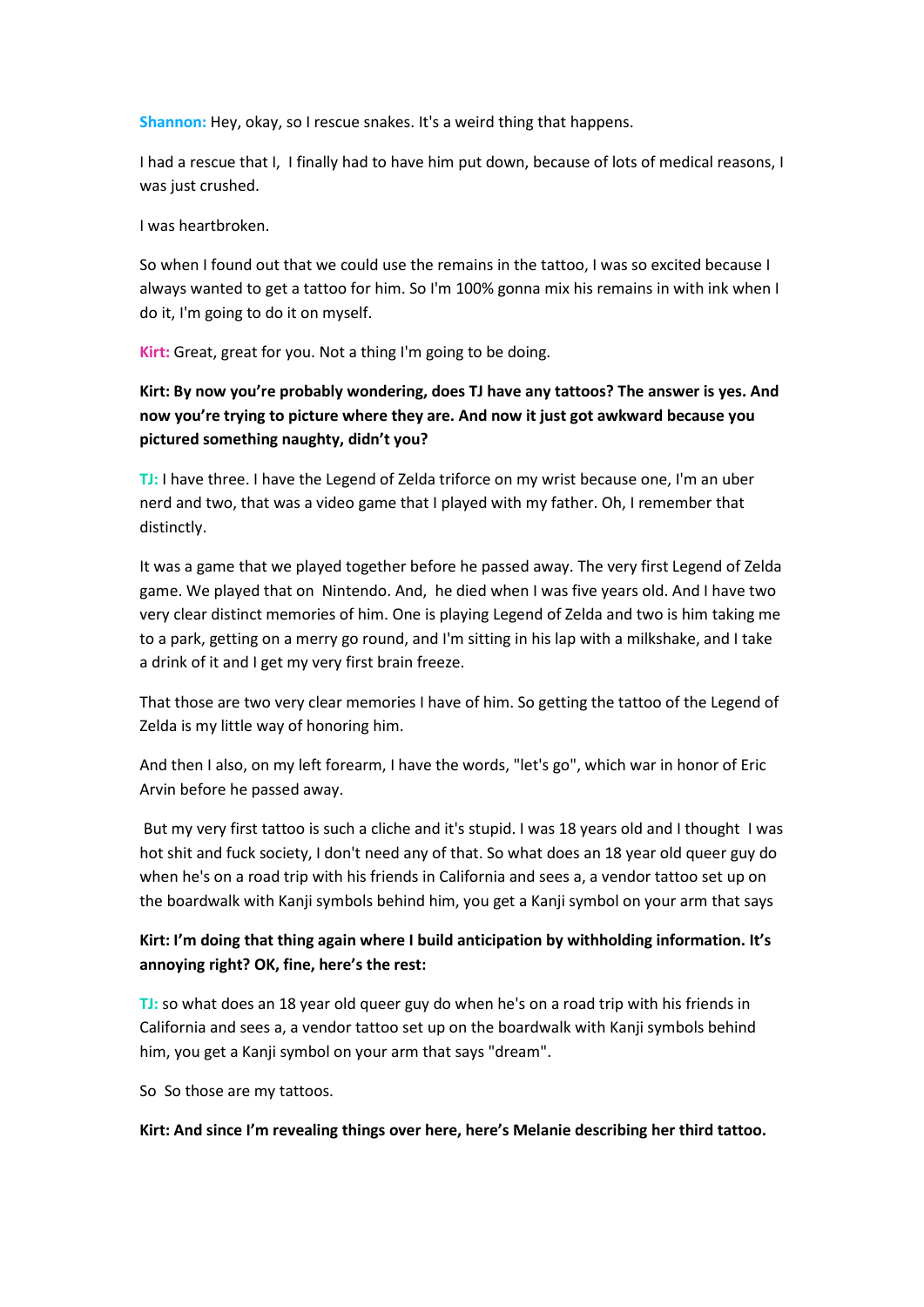**Melanie:** and this year on Valentine's Day, I got the quote from, it first appeared in Ravensong "may "may our songs always be heard". And there's a little wolf sitting on his hinds and howling at the beside it.

And that's on my neck.

# **Kirt: And remember Mia, who was just sitting down to get a new tattoo done at the beginning of the episode?**

**Mia:** So . My tattoo that I've just gotten is of two ravens, which is obviously inspired by Ravensong and a big nod to Gordo. And the reason I chose those in particular is because for me, Gordo is probably the most integral character of the Green Creek series. He is that linchpin that holds all of these characters together, brings them together, makes them stay together in some ways, and enjoys calling everybody out when things aren't going right.

# **Kirt: Well said Mia. Finally someone talks about the greatest tattooed character in the history of the world in my extremely unbiased opinion as simply a casual observer of the TJ Klune literary oeuvre.**

**Kirt: S**o tattoos also play a part in the Green Creek series, which frankly, we have not talked about enough and we are going to talk about it now. Why am I doing this whole thing of it's not a commercial for the work I did.

**TJ:** Right, exactly.

**Kirt:** Yeah.

so where did the inspiration come from to have Gordo's magic channeled through tattoos?

**TJ:** Honestly, it came from the idea of me liking the image of Gordo's tattoos glowing, the idea of glowing moving tattoos that would almost look like a watercolor painting in motion just would not get out of my head. And I think that, especially in the first book, I hinted at the idea that Gordo's tattoos, not just the raven or the roses could move.

And then I obviously explored that more in his own book with the idea that the, the raven could move a lot and that the roses that the raven was resting on would, bloom. And I don't know, it just. I think that there is something very cinematic about that.

**Kirt:** are all of Gordo's , tattoos magical, or does he have any that are just tattoos?

**TJ:** He had, he has the one on his chest that he got after Mark left him of the wolf, of Mark's wolf. And that is mundane, but it's probably the most important one that he has.

**Kirt:** Aw.

**TJ:** Aw. Aw. It is. Romance.

And Brothersong will see Gordo unleashed. He is going to be not the same magic wise as he used to be because he'll realize at the very end of Heartsong, spoilers, he saw something happen with his tattoos that his father planned and put in place years and years and years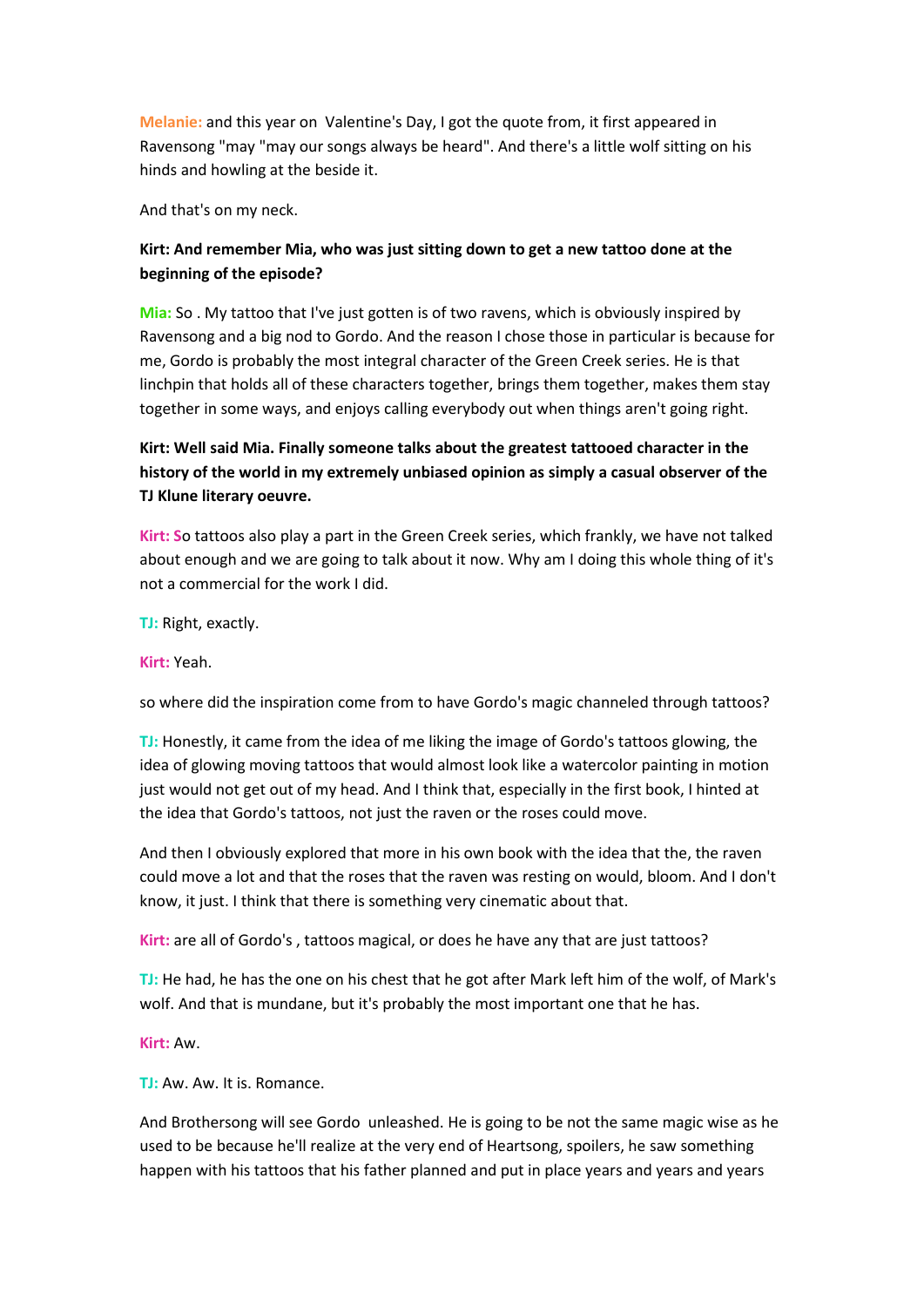before. And so Gordo is going to find out what happens when those plans are removed from his skin.

**Kirt:** I look forward to finding out more in the future.

## **Kirt: Its almost time to wrap this up, but before we go, some practical advice on getting your very own TJ Klune-inspired tattoo!**

**Melanie:** I think I can't go with a marijuana leaf on the cover because I work with public administration and I don't think that would go over well.

**Kirt:** Yeah, you're probably thinking correctly there.

**Melanie:** So I have to look for a way. Maybe I should do a reread and look for a quote.

**Kirt:** Yeah, well maybe we can crowdsource it. once the podcast comes out, we can be like, what are your Gus tattoo ideas? We'll see what people come up with.

**TJ:** don't make bets with people , and if you lose, you have to get whatever tattoo of something.

Don't do that. That's stupid. Just if you want to get a tattoo, make sure you want it, cause it is forever.

**Kirt:** Yeah. And they're putting it on their bodies and you created it.

**TJ:** It is

**Kirt:** And it's there forever.

**TJ:** I, I thought that my words on people's bodies was strange and awesome enough, but then when people get, like

There's, there's some places that people have gotten tattoos of my stuff that I just don't understand. Why do you need, why do you need my words on your inner thigh? What is that? What is that?

Because what happens when you get into a relationship and you're getting intimate with your new partner and they're like, "Hey, I'm about to go to your downtown area to have some fun. Oh, I guess I'm going to have to do some reading."

I'm just like, Oh, well, you know, but at the same time, if you really want to make that work in my benefit. At that point, make a recommendation. Be like, yes, when we finish, I have a book for you to read.

**Kirt:** I was gonna say, maybe it's some kind of litmus test that if they get, if they get that far and they go, "Oh my God, I love TJ Klune."

Time to go, time to go to pound town.

**TJ:** They can actually proceed with their, with their hedonism, that's wonderful.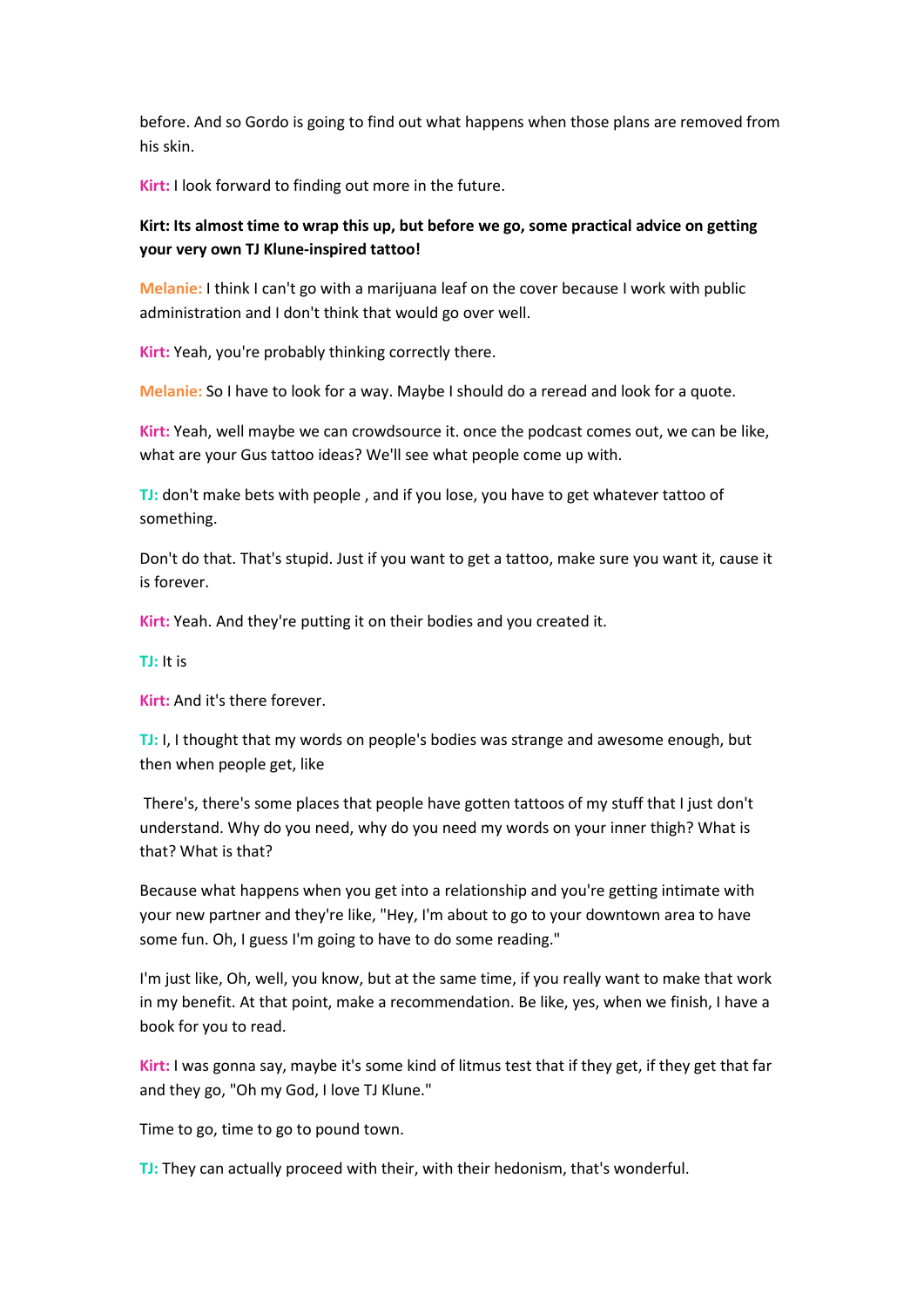**Kirt:** But if they look at the tattoo and go, what's this?

They're done.

so I was thinking that like tattoos would be like the weirdest thing that somebody would send you, and obviously that is not the case.

**TJ:** I've gotten

pictures that I don't want to talk about because the fact that men were sending me nudes, because apparently if you're a queer dude who writes queer romance, it's totally okay for people to send you pictures of their dicks next to your books.

So yeah. Anyways, let's move on to tattoos.

**Kirt:** No, like, for comparison sake, or?

**TJ:** I remember the first time it happened, somebody, somebody sent me a picture of their dick next to a picture of my book saying, you, the sex scene you wrote may be hard.

I was like, Oh, Oh my. Oh dear God. I've had that. Yeah, that's happened.

**Kirt:** And you married in the spring.

**TJ:** Right? That's how I knew it was true love. And I got to see your penis before I saw your face.

# **Kirt: So just to clarify, Please Please Please don't send TJ naked pictures, of any kind for any reason. It's really not his thing. Send them to Micheal Lesley instead.**

**Kirt:** So if somebody wants a tattoo, like what kind of research and preparation should they be putting into it so that they have a positive experience?

**Shannon:** if it's your first tattoo or you're just not sure, I would just say, take the time. Take the time to, find out, make sure you really want it. For me, I'm one of those people that I don't, just, especially even now that I can just get my machine out and do what I want.

I still spend a minimum of a month going through what I want to make sure that it's something that I want on my body forever. If it's going to be in a visible place, a lot of times I will draw it on myself and repeatedly to make sure that that's something that I want there.

so as long as you're still thinking about it daily for at least a month, then you know you really want this thing on your body forever, so you're not regretting it later. And when it comes down to your artists, I just say, obviously it's a lot easier now than it was, being able to search their, search their Instagram or their Facebook page because they can, or Twitter or whatever, cause they can share their art there so you can see their art style.

Back in the day, you had to go and actually go to the shops and go through their books and talk to them. but also talk to your artists and make sure that you've got a good vibe. If you're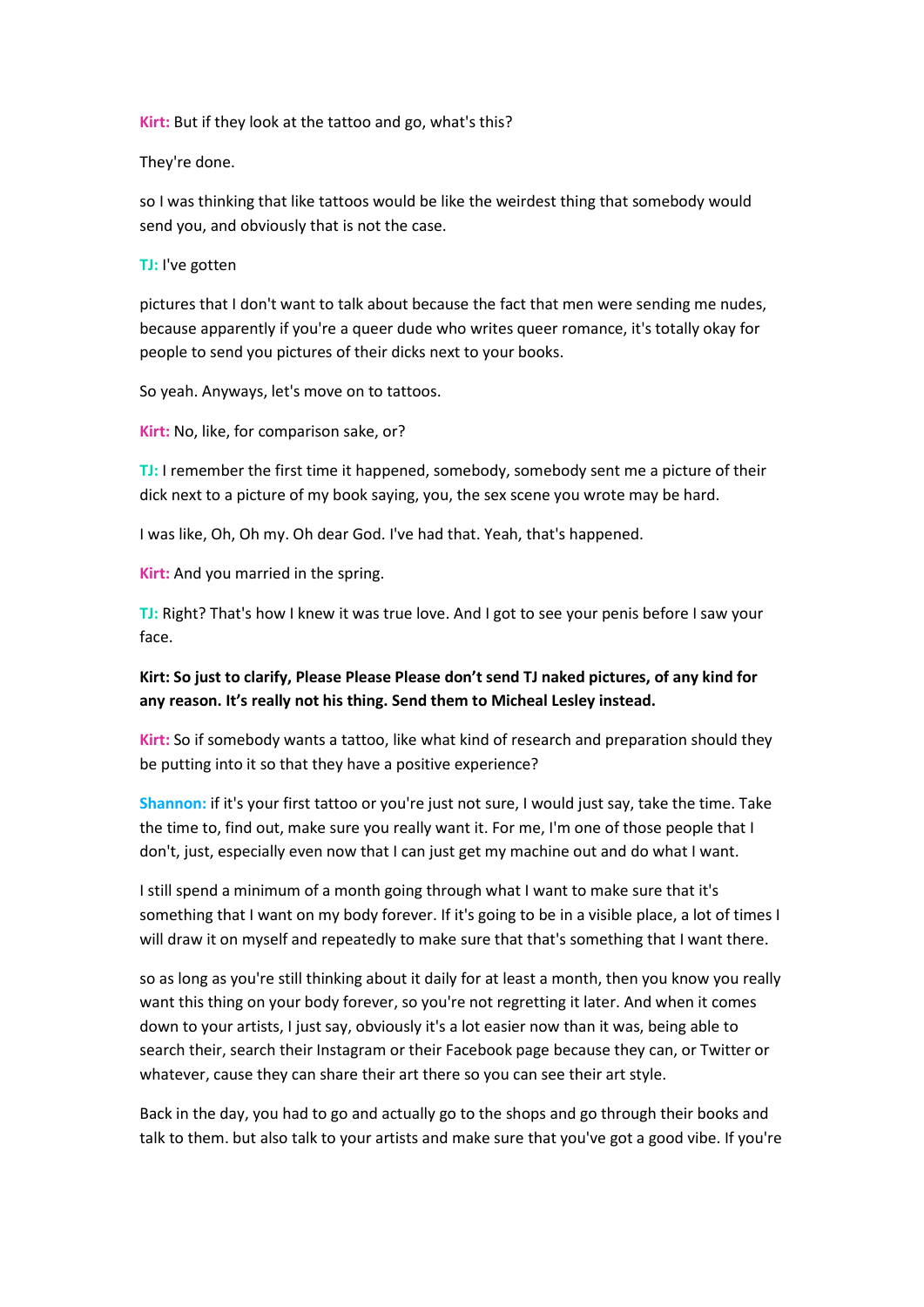going to be sitting in a chair with them for three plus hours, you want to make sure that they're a person that you gel with and you like, the environment.

You want this to be an enjoyable experience. so talk with your artist, look at their work, make sure that that's what speaks to you. And then, I mean, everybody's different. but I, to avoid the the regret, I would say just make sure you actually really want it. I mean, most anything can be covered up.

So, I mean.

**Kirt:** With more tattoos.

**Shannon:** Yes. With more tattoos

So I would have just advise covering it up with another tattoo. But honestly regret, like the whole tattoo regret thing. I do a lot of cover ups and there's a lot of people that have that tattoo on their body and I always just say, you know, you just like an ex boyfriend, you wanted this at some point in your life for a reason, right?

This was something that you wanted. When you look back at your life and you think about it. And you and you just twinge with like the regret or the like, whatever that negative emotion is. When you think back about something that's happened past in your life, that just means that you've grown as a person.

It just means that you've matured and you've grown and you're different than who you are. It's not necessarily something to regret. It just shows that like you are different from where you were. So if you cover that up, absolutely, go for it, cover it up with the thing that you are now. But don't take on that horrible negative connotation.

Everybody has missteps. , you know, it's only a mistake if you don't learn from it to just grow and keep going.

**TJ:** Whatever specific words or phrase or image that they have put on them, what it means to them specifically, but I have to trust that they, that's something that they wanted and that it's good for them. So anybody that wants to do that totally fine. Just make it tasteful, please. That's all I ask.

**Kirt:** and only send a picture if it's in a tasteful spot.

# **Kirt: Speaking of good taste...I was curious if it was at all a part of Shannon's training to advise someone against getting a tattoo.**

**Shannon:** there are a lot of artists that, want you to come to them with your idea. Like, that won't take people who just walk in and want to pick something out of a book. they'll make them think about it and want to come back.

Now, I had a girl come in the other day and wanted her boyfriend's initials on her ass cheek. It was small. It was about an inch long, and I said, listen, when, not if you want me to cover